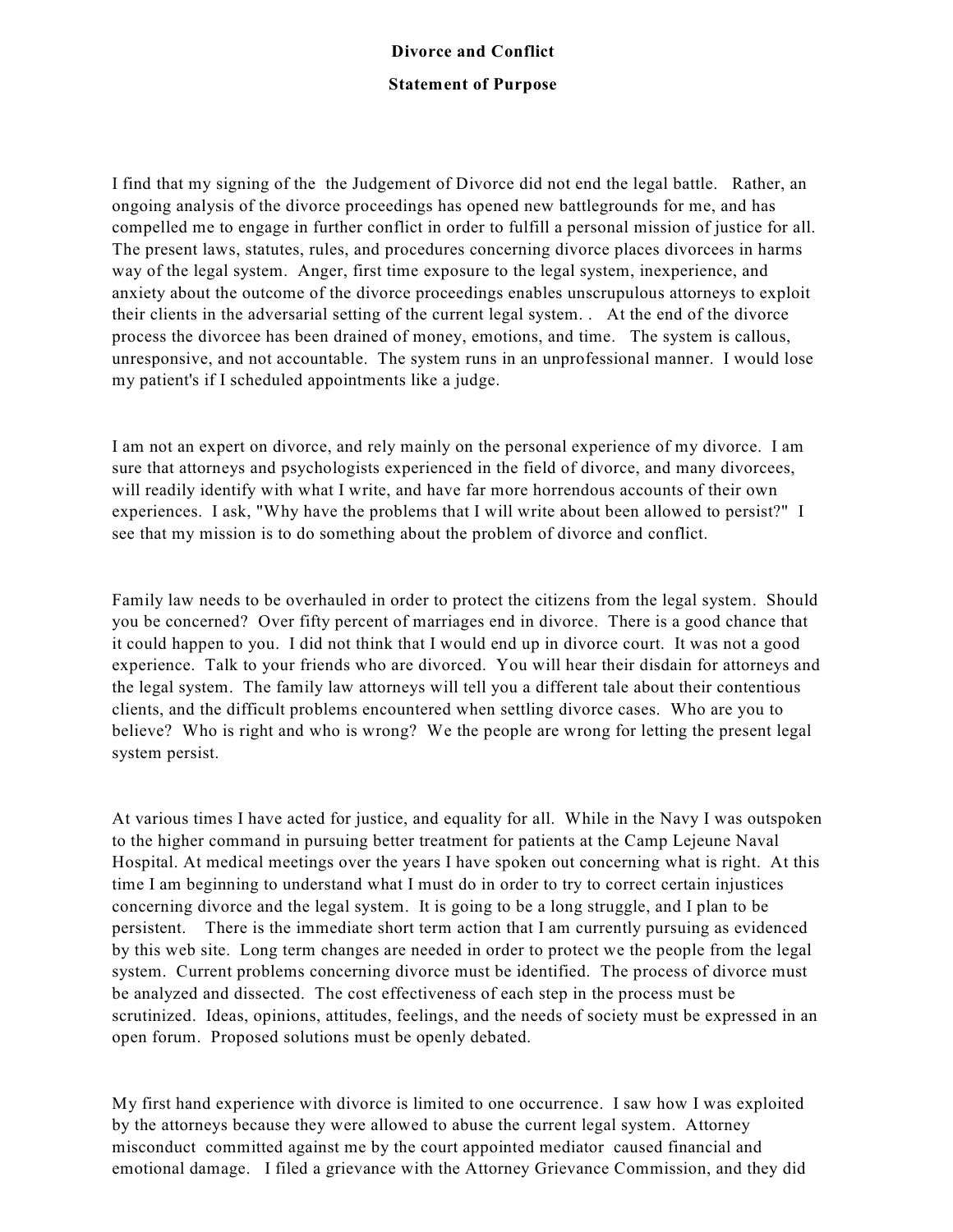not follow the rules and abused the legal system in order to protect the mediator. I filed an appeal with the Michigan Supreme Court for a Writ of Mandamus to order the Grievance Commission to investigate my complaints against the mediator and to take action against him. The highest court in the state declined to hear my appeal. Truly a great loss for the citizens of Michigan. I was informed by an employee of the the Michigan Supreme Court that the type of Writ of Mandamus that I wanted had not been issued by the Court in 30 years.

I have recently filed a complaint of attorney misconduct against my ex-wife's attorney. I felt that the charges against her were more serious than the complaints against the mediator. This attorney was incompetent, lacked diligence, violated Michigan Court Rules, and abused the legal process. The only one who benefitted from her misconduct was the mediator, my counsel, and herself, because her behavior cost her client and myself more in legal fees. Fresh with its Michigan Supreme Court victory over me the Attorney Grievance Commission assigned this complaint to the same biased attorney who hurt the people of Michigan by closing my complaint against the mediator. However, this time he did not even request an explanation from her concerning her obvious misconduct.

Divorce is conflict. It is war. The rules of engagement and battle have been formulated by you the people, and honed by the legal system. It is fought in an arena defined by law, morality, religion, anger, revenge, antagonism, ignorance, anxiety, greed, exploitation, and personal profit to name a few. Why do you the people want to make life so difficult? Divorce is common. Over one half of all marriages end in divorce. I did not think that it could happen to me. It could happen to you.

Marriage and divorce were once controlled by religious law and edicts. Many religions forbid divorce. In this country it is now governed by civil law. However, there are serious flaws in the legal process of divorce, which harmed me, and what I would like to address. A significant change in the attitude towards divorce has been the removal of marriage and divorce from the religious arena to the civil arena. No fault divorce is now the law in the State of Michigan. No fault divorce is the law, but the adversary system remains concerning the process of divorce. The plaintiff sues the defendant for divorce in the circuit court. Plaintiff vs. defendant is the heart of the adversary legal process. Why should the plaintiff have to sue the defendant for divorce? It is a forgone conclusion that the divorce will be granted, because that is what the law of no fault divorce dictates. Divorce is about the division of marital assets. The law should be explicit in stating how marital assets should be divided in order to prevent attorneys from making the division of marital assets a contentious prolonged legal process.

The legal documents concerning the divorce should not be titled plaintiff vs. defendant. I feel that the legal document should be titled in a random order "The divorce concerning Jane Doe referred to as party A and John Doe referred to as party B" in order to be neutral concerning who instigated the divorce, and to diminish the adversarial nature of the action.

Should the divorce process start in circuit court? Perhaps, it should begin in a different legal arena, with different legal rules that are designed to reduce, not promote legal conflict. With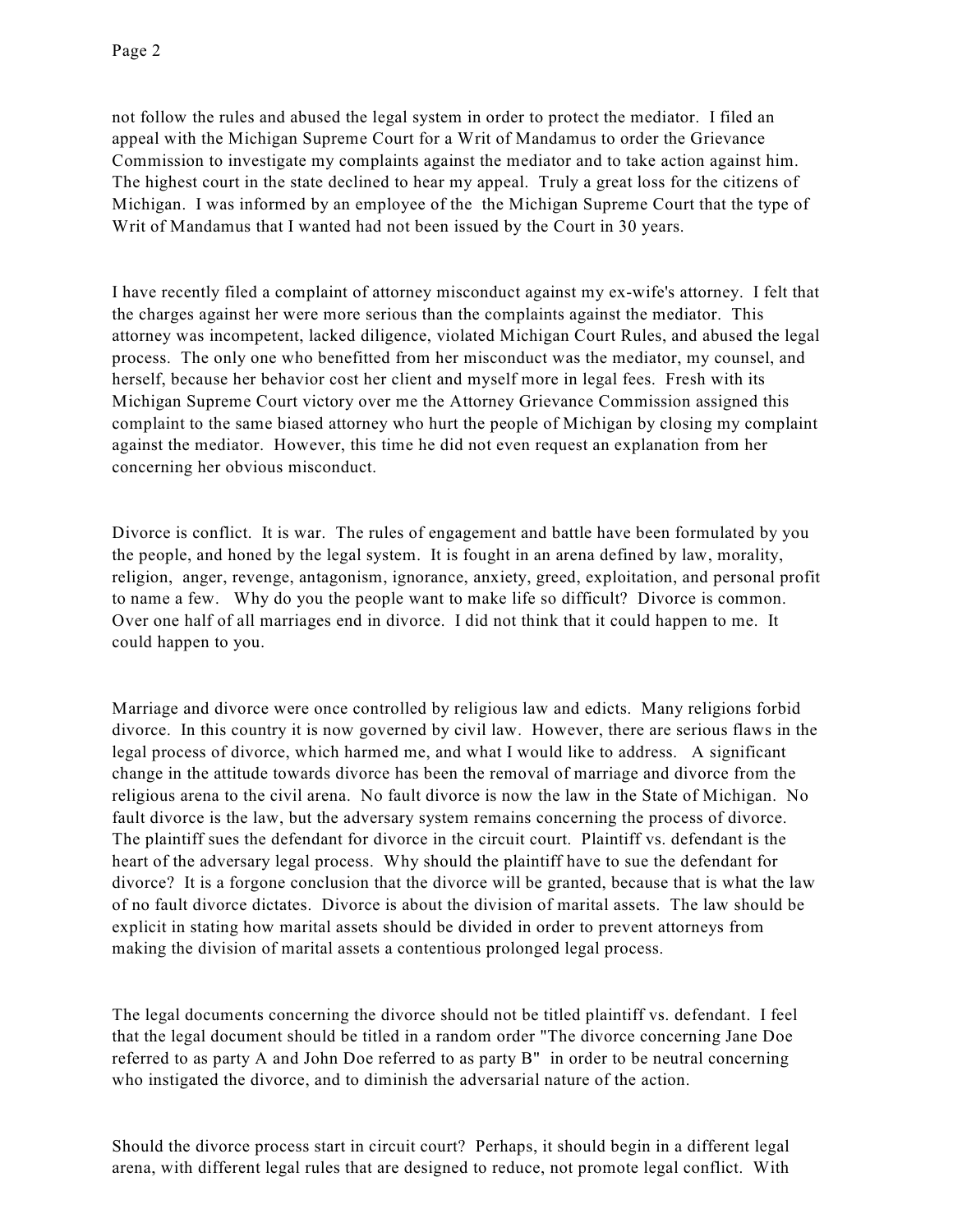rules that are designed to minimize the legal process rather than maximize it. Rules to reduce the conflict, reduce the animosity, control the legal fees.

In some cases it would be best if a single party, a facilitator, told the couple how the assets should be legally divided and parenting issues settled. A single attorney to counsel the couple. At this time it is forbidden by the Michigan Code of Professional Conduct for a single attorney to represent a couple. It is an act of attorney misconduct. There has been disciplinary action and reprimands against attorneys who have represented both sides in a divorce. It is mandated that the couple enter the adversarial process. The judge should read and make sure the judgement of divorce is legally correct before he signs it. The judge's signature on the judgement of divorce should mean that the legal rights of both parties involved in a divorce are protected by the court. In my case the judge could not have read the judgement of divorce because he signed it within a couple of minutes after he received it.

Why should the family law judge be the least desirable judgeship in the circuit court, and have the least experienced judge appointed to the position? A position on the family law bench is the starting point for the novice judge. A difficult job dealing with angry anxious people drawn into conflict. The job requirements and personal criteria needed to fill the position of family law judge have to be well defined. Perhaps, some current family law judges would not be qualified for the job if the job criteria was well defined. The judge's work should be subject to review. How are family law judges evaluated, and by whom? The input should be from both practicing attorneys, and the court's subjects who are the divorcees . I feel that the court's subjects should be given a detailed evaluation form concerning their judge at the conclusion of the divorce proceedings.

The judge expressed anger several times that my case was taking so long. He should have taken the initiative, and asked why the case was taking so long. He should have taken us to his chambers to clarify his interpretation of contentious legal matters such as the division of marital assets.

I had a mediator who was substandard and incompetent. Not fit for the job. Michigan Court Rules ordered the judge to appoint the unprofessional attorney that my counsel and opposing counsel selected. I now understand how I was exploited by my counsel. The attorneys were guilty of abuse of legal power in presenting the Judgement of Divorce to the judge without the mediator being paid as specified in the Michigan Court Rules. I did not pay the mediator because of his substandard and unprofessional job performance. He committed acts of attorney misconduct, which the Supreme Court of Michigan allowed.

The checks and balances built into the current system were abused by both counsels for their own personal gain, and to protect the mediator. The current system needs more check points that cannot be so easily evaded.

I was never given the opportunity to inform the Court of the terrible job performed by the mediator. A comprehensive evaluation form should be filled out following mediation concerning the performance of the mediator. This should be part of a public court record